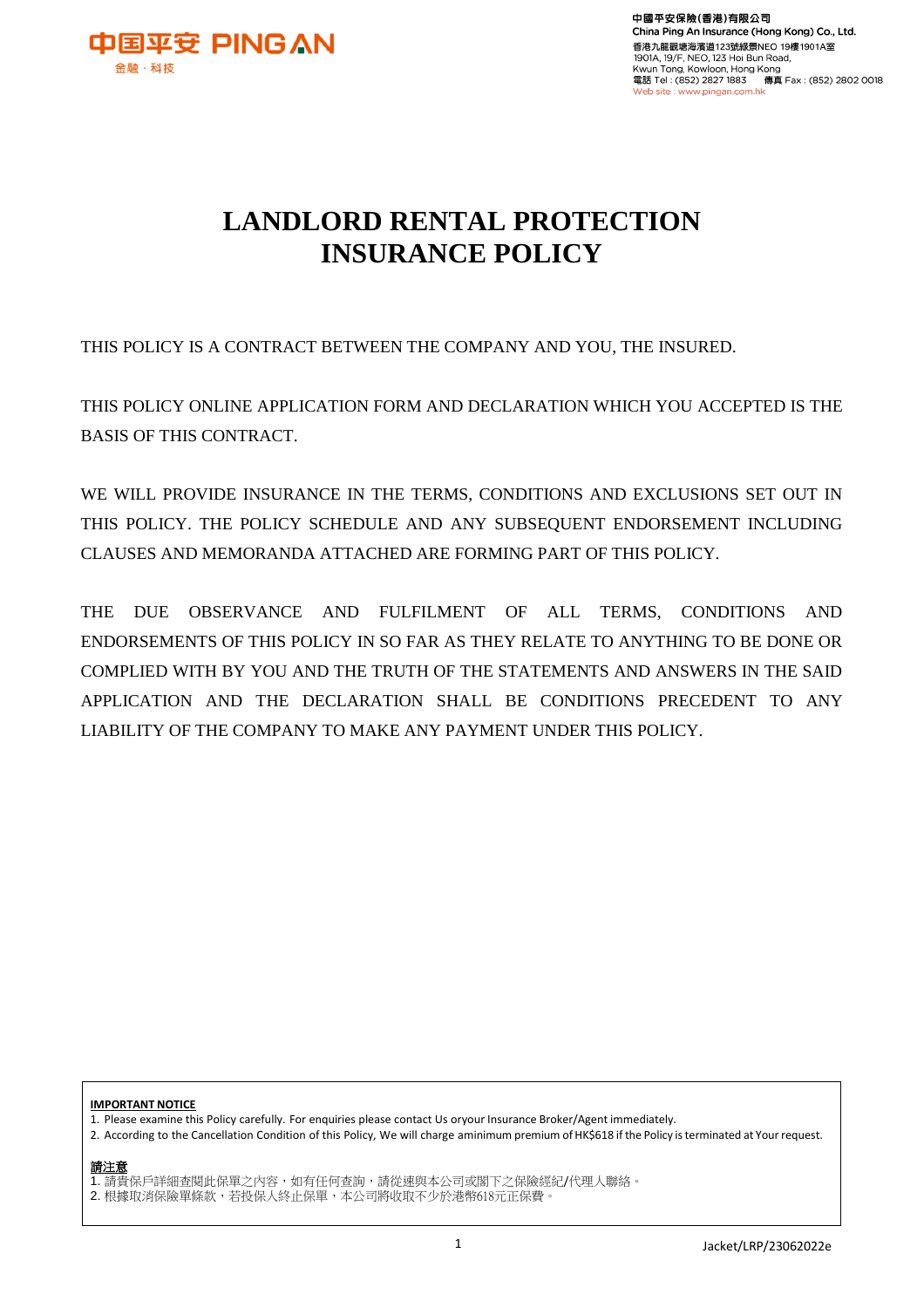

# **1. DEFINITIONS**

Any word or expression which has a specific meaning has the same meaning whenever it appears.

- 1.1 **Accidental Bodily Injury** means bodily injury to any person other than You or any personal representative in Your service. Such bodily injury must have been sustained by external means caused solely by an accident, is independent of any other cause and not due to illness or disease.
- 1.2 **Accidental Loss or Damage** means physical loss or damage caused by an unforeseen and unexpected event, which independent of any other cause is the sole and direct cause of the loss or damage. Intentional loss or damage is excluded.
- 1.3 **Act of terrorism** means an act, including but not limited to the use of force or violence and/or the threat of force or violence, of any person or group(s) of persons, whether acting alone or on behalf of or in connection with any organisation(s) or government(s), committed for political, religious, ideological, or ethnic purposes or reasons including the intention to influence any government and/or to put the public, or any section of the public, in fear.
- 1.4 **Claim Payment** means the amount We agree to pay You for a claim arising from an insured cause. This may be by way of money or We have the option to settle the claim by way of replacement, reinstatement or repair. The maximum amount we will pay for any one claim is the Limit of Indemnity.
- 1.5 **Company/Us/We/Our** means China Ping An Insurance (Hong Kong) Company Limited.
- 1.6 **Court** means the courts of Hong Kong.
- 1.7 **Deposit** means the sum paid by the Tenant or on behalf of the Tenant to the Insured as security deposit against the performance of the Tenant's obligations under the Tenancy Agreement, the discharge of any liabilities, any damage to the Insured Premises and/or non-payment of Rent during the term of the Tenancy Agreement.
- 1.8 **Excess** mean the first amount of any claim which We do not pay.
- 1.9 **Hong Kong** means the Hong Kong Special Administrative Region of People's Republic of China.
- 1.10 **Insured/You/Your** means the Insured specified in the Schedule who rents out the Insured Premises to the Tenant under the Tenancy Agreement.
- 1.11 **Insured Premises** means the residential premises set out in the Schedule that is leased pursuant to the Tenancy Agreement.
- 1.12 **Limit of Liability** means the Limit of Liability as stated in the Schedule.
- 1.13 **Mental Illness** means mental disorders including, but not limited to eating disorders, anxiety disorders, psychotic disorders, affective disorders, personality disorders, substance use disorders, somatoform disorders, dissociate disorders, psychosexual disorders, adjustment disorders, organic mental disorders, mental retardation and autism.
- 1.14 **Mid-Term Purchase** means the purchase of this Policy more than thirty (30) days after the commencement date of the Tenancy Agreement.
- 1.15 **Period of Insurance** means the period specified in the Schedule for which We have agreed to accept, and You have paid or agreed to pay the premium.
- 1.16 **Property** means fixtures and fittings of Insured Premises and any furniture and appliance that are leased to the Tenant for residential use as set out in the Tenancy Agreement.
- 1.17 **Rent** means the monthly rental as set out in the Tenancy Agreement, payable by the Tenant to the Insured during the term as described under the Tenancy Agreement.
- 1.18 **Reinstatement Settlement** means the cost of repairing the damaged property or replacing the property which has been lost or damaged beyond economic repair with an article substantially of the same kind. The maximum amount We will pay for any one claim is the Limit of Indemnity.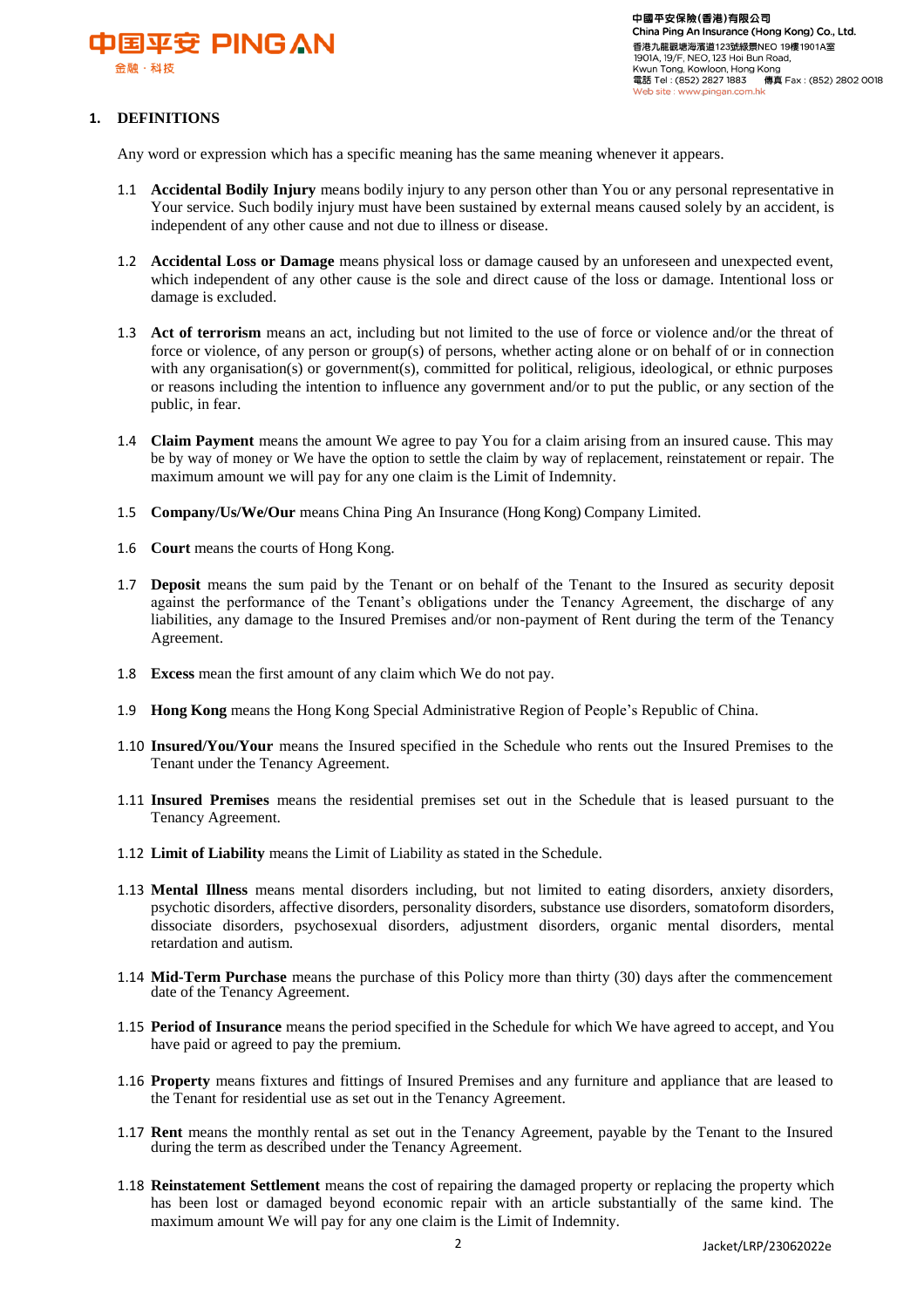

- 1.19 **Schedule** means the Schedule attached to this Policy and which sets out the specifics of the insurance cover and the selected plan under this Policy.
- 1.20 **Tenant** means the person or corporation who rents the Insured Property from the Insured and defined as such in the Tenancy Agreement
- 1.21 **Tenancy Agreement** means the written and enforceable Duty Stamped Tenancy Agreement between the Insured and the Tenant.

# **2. COVERAGE**

## **SECTION 1 – RENT PROTECTION (Applicable if selected as per Schedule)**

We will indemnify You for any outstanding Rent amount (less the Deposit), subject to a maximum amount equivalent to three (3) months rent for each Tenant in any Period of Insurance, for which You have successfully obtained a Court judgment against the Tenant and the Tenant has not paid the amount stated in the judgment within one month of the Court ruling, provided always that:

- (a) You have taken legal action against the Tenant for forfeiture of tenancy to regain possession of the Insured Premises;
- (b) The Tenant has not paid the Insured the amount stated in the judgment within (1) month after Court ruling.

If the Tenant pays the judgment debt to You after a claim has been paid under this Section 1, You must pay to Us the amount received by the Tenant.

An excess of 50% of one month's Rent will be applied to each and every claim under Section 1 (Rent Protection).

## **SECTION 2 – ESTATE AGENT COMMISSION SUBSIDIES (Applicable if selected as per Schedule)**

We will subsidise the amount stated in the Schedule for the estate agent commission fee due to the loss in Section 1 and need to find a new Tenant.

#### **SECTION 3 – LEGAL COST AND EXPENSES (Applicable if selected as per Schedule)**

We will reimburse You for the reasonable legal expense and costs incurred and paid by You for the purpose of taking action against each Tenant in any Period of Insurance to recover the Rent in arrears or regain possession of the Insured Premises as set out in Section 1 but not more than HK\$30,000 per Tenant in any Period of Insurance.

An excess of HK\$3,000 will be applied for each and every claim under this Section 3 – Legal Expenses and Costs.

#### **SECTION 4 – OWNER'S LIABILITY**

We will indemnify You as owner of the Insured Premises if You become legally liable for claim occurring during thePeriod of Insurance within Hong Kong and in respect of:

- (a) Accidental Bodily Injury to Third Parties;
- (b) Accidental Loss of or Damage to Third Parties' Properties;
- (c) Legal costs and expenses recoverable by any claimant from You and all reasonable costs and expense incurred with our written consent.

Our liability under this Section for all sums payable arising out of any occurrence or series of occurrence consequent on one source or original cause will not be more than HK\$5,000,000 but will not include liability for the following:-

- (a) bodily injury to You or any representative in Your service;
- (b) loss of or damage to property belonging to or in the care, custody or control of You or a member of Your family or household or of any person in Your service;
- (c) liabilities arising from the ownership, occupation or use of any land or building other than the Insured Premises;
- (d) any criminal activity, or wilful or malicious act;
- (e) any agreement to make payment by way of indemnity or otherwise unless such liability would have attached in the absence of such agreement;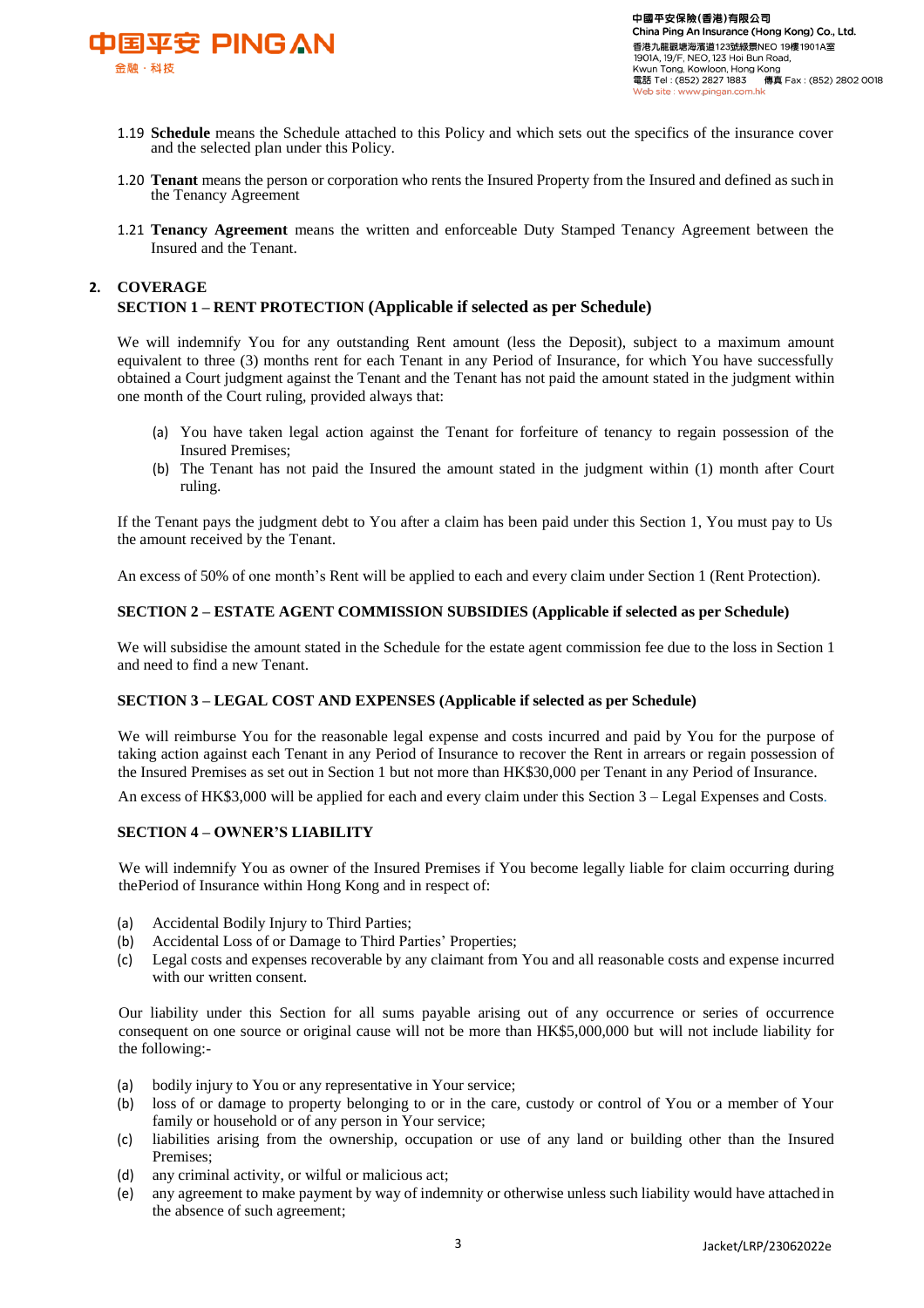

金融·科技

- (f) the ownership, possession, driving or use (other than use of a passenger having no right or control) or mechanically-propelled vehicles, aircraft or watercraft;
- (g) the ownership, use or possession of any animal of all kind;
- (h) bodily injury or loss of, damage to, or loss of use of property directly or indirectly caused by seepage, pollution or contamination, provided always that this exclusion shall not apply to liability for bodily injury of loss of or physical damage to or destruction of tangible property damaged or destroyed, where such seepage, pollution or contamination is caused by a sudden, unintended and unexpected happening during the Period of Insurance;
- (i) the cost of removing, nullifying or cleaning–up seeping, pollution or contamination substances unless the seepage, pollution or contamination is caused by a sudden, unintended and unexpected happening during the Period of Insurance;
- (j) fines, penalties, punitive or exemplary damages;
- (k) liabilities for any claim or claims for loss or losses directly or indirectly arising out of, resulting from or as consequence of asbestos;
- any deliberate act of any person whatsoever;
- (m) any bodily injury caused by sickness, disease or Mental Illness or intentionally caused by You or any person in Your service;
- (n) bodily injury and/or property damage to any person occurring within the common area of the building in which the Insured Premises is located. However, if, by virtue of the operation of law, legal liability for such bodily injury and/or property damage attaches to some or all of the owners in the building, Our liability will be limited only to an amount equal to the proportion that Your share of part ownership interest (as set out in the relevant title documents) has to the recoverable amount of the court judgment for such bodily injury and/or property damage, up to the Limit of Liability for this Section 4.
- (o) any liability caused by, contributed to or arising from any unlawful construction, renovation or alteration of any kind at the Insured Premises.

We may, in connection with any one claim or number of claims arising out of one occurrence, pay to You the Limit of Indemnity (after deduction of any sum or sums already paid as compensation) or any less amount for which such claim or claims can be settled and will be under no further liability under this Section in connection with such claim or claims except for costs and expenses of litigation recoverable or incurred in respect of the conduct of such claimor claims prior to the date of such payment.

We do not cover:

- (a) the first HK\$3,000; or
- (b) ten percent (10%) of the adjusted loss (as determined by a professional adjustor to be appointed by Us ifWe deem necessary) or the settlement of claim, whichever is the greater for each and every claim.

## **3. CLAIMS CONDITIONS**

- 3.1 Conduct of Proceedings (Applicable to Section 1 and 3 only)
	- (a) You must commence legal proceedings against the Tenant within 14 days of the date on which the outstanding Rent exceeds the Deposit amount;
	- (b) You must conduct such legal proceedings in a diligent and timely manner and provide Us with regular updates on progress;
	- (c) You must attend any court hearing if We request. Failure to attend will result in all cover under this Policy being withdrawn with immediate effect and no further claims payments will be made. You must not pursue or defend a case in a manner contrary to that advised by Us.
	- (d) We may investigate the claim and take over and conduct the proceedings against the Tenant in regard to the claim in Your name, subject to Your consent (which shall not be unreasonably withheld);
	- (e) You must provide Us with all documents, statements, information, records and any other material as We require, and must co-operate at all times in all matters relating to the loss claimed under the Policy. You must also ensure that any other person (for example employees or members of your household) also cooperates with Us and provide us with the information or documents We require.
- 3.2 For liability claims under Section 4 only, You must:
	- (a) send to Us any letter, claim writ or summons immediately it is received;
	- (b) advise Us immediately You have knowledge of any impending prosecution inquest of fatal injury;
	- (c) not to make any admission, offer or promise of payment without our consent and We may take over and conduct in Your name the defense or settlement of any claim, or to prosecute in Your name for Our own benefit any claim for indemnity or damages or otherwise and shall have full discretion in the conduct of any proceedings and in the settlement of any claim. If We take over the conduct of the claim under this clause You must give all such information and assistance that We may require.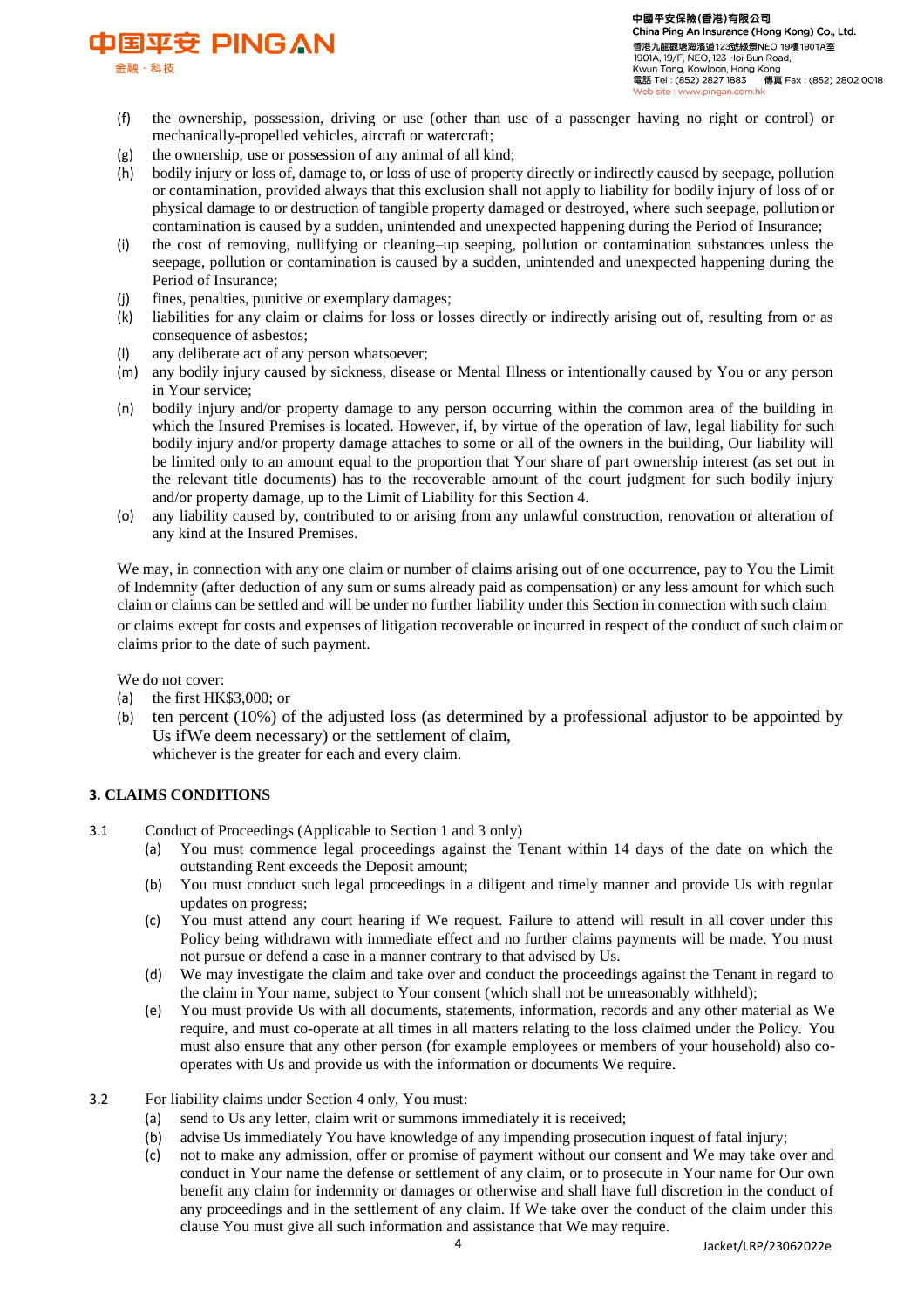

- 3.3 When a claim occurs or is likely to occur You must advise Us in writing as soon as reasonably practicable but not later than 30 days after the occurrence.
- 3.4 For loss or damage claims You must at Your expense provide Us with all certificates information and evidence as We may request.
- 3.5 You must not make any admissions of liability or enter into any settlement or compromise of a loss without obtaining Our written consent.
- 3.6 You must not incur any expense in making good any loss or damage without Our written consent and must not negotiate, pay, settle, admit or repudiate any claim without Our consent.
- 3.7 Each claim for loss under each Section shall be adjusted separately and from the amount of each loss, when determined, the applicable excess amount stated in the Policy shall be subtracted. No loss shall be paid if the Insured has collected the loss from another person.
- 3.8 You must assist Us with all claims by providing all such information and documents We may require. If You do not do so We may not pay Your claim.
- 3.9 You must comply with all statutory obligations and take all reasonable steps to:-
	- (a) prevent any loss, damage or bodily injury which may occur and to take all reasonable steps to recover any property lost; and
	- (b) use all reasonable diligence and care to keep the Property and the Insured Premises in a proper state of repair and if there is any defect discovered, must make good that defect as soon as possible and take all additional precautions to be taken for the prevention of injury, loss or damage as the circumstances may require in the meantime. We will not be liable for any injury , loss or damage caused by a defect which You have failed to remedy after having received notice of such defect either from Us or any person or public body; and
	- (c) exercise all reasonable precautions for the maintenance and safety of all Property and the Insured Premises.

## **4. GENERAL EXCLUSIONS**

- 4.1 There is no cover where:
	- a) the loss or damage began to occur or had occurred before the commencement of the Period of Insurance;
	- b) You should reasonably have realized when purchasing this Policy that a claim under this Policy might occur;
	- c) Your act, omission or delay prejudices Your or Our position in connection with the proceeding against the Tenant or prolongs unreasonably the length of the loss of rent claim;
	- d) You fail to give proper and prompt information or evidence to Us;
	- e) You act without Our advice or agreement or act or contrary to the advice or agreement from Us;
	- f) You have breached a Condition of this Policy;
	- g) the claim arises from losses caused directly or indirectly by the cancellation of the Tenancy Agreement by You;
	- h) the claim arises from consequential loss or damage of any kind whatsoever;
	- any claim arises from a wilful act, criminal act or omission of You or connected to Your performance of Your obligations under the Tenancy Agreement;
	- j) the claim arises from any loss made in connection with Your trade, profession or employment other than as landlord and/or owner of the Insured Premises;
	- k) the claim arises from any loss (including loss of rent) or expense arising out of any actual or alleged unlawful or criminal activity by You or the Tenant;
	- l) the claim arises from any fine, penalty, punitive, exemplary, aggravated or multiple damages;
	- m) the claim arises from any interest payable by the Tenant for the late payment of Rent;
	- n) the claim arises from any dispute arising out of a contract that You has with any person or organization other than the Tenant under the Tenancy Agreement;
	- o) the claim arises from any items, properties, legal expenses or costs which have been insured under any other insurance policy
- 4.2 This Policy does not insure loss, destruction of or damage to any property or death or bodily injury or expense or any consequential loss of liability directly or indirectly caused by or contributed to by/or arising from:-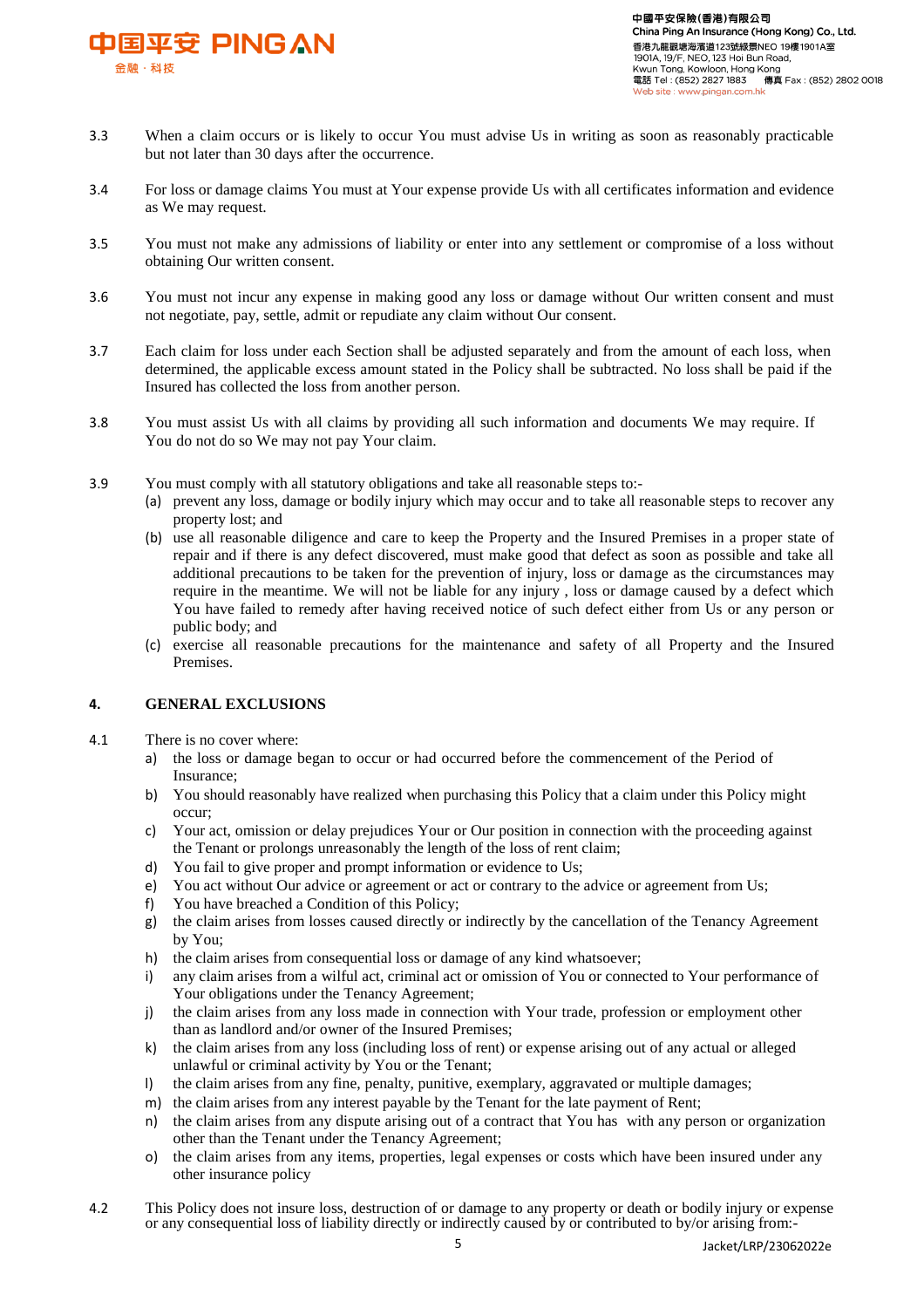

- (a) Requisition or destruction of or damage to property by or under the order of any Government or public or local authority in preventing or attempting to prevent any such act or in minimising the consequences of any such act or confiscation or nationalisation; or
- (b) Sonic Bangs, Pressure waves caused by aircraft and other aerial devices.

#### 4.3 War and Terrorism Exclusion

Notwithstanding any provision to the contrary within this Policy or any endorsement attached to the Policy, itis agreed that this Policy excludes loss, damage, cost or expense of whatsoever nature directly or indirectly caused by, resulting from or in connection with any of the following regardless of any other cause or event contributing concurrently or in any other sequence to the loss;

- (a) war, invasion, acts of foreign enemies, hostilities or warlike operations (whether war be declared or not), civil war, rebellion, revolution, insurrection, civil commotion assuming the proportions of or amounting to an uprising, military or usurped power; or
- (b) any Act of Terrorism

This Policy also excludes loss, damage, cost or expense of whatsoever nature directly or indirectly caused by, resulting from or in connection with any action taken in controlling, preventing, suppressing or in any way relating to (a) and/or (b) above.

If We allege that by reason of this exclusion, any loss, damage, cost or expense is not covered by this Policy the burden of proving the contrary shall be upon You.

In the event any portion of this exclusion is found to be invalid or unenforceable, the remainder shall remain in full force and effect.

#### 4.4 Terrorism Exclusion for Contamination & Explosives

Regardless of any contributory causes, this Policy does not cover any loss, damage, cost or expense directly or indirectly arising out of:

- (a) biological or chemical contamination,
- (b) missiles, bombs, grenades, explosives,
- due to any Act of Terrorism.

For the purpose of a)"contamination" means the contamination, poisoning, or prevention and/or limitation ofthe use of objects due to the effects of chemical and/or biological substances.

If We allege that by reason of this exclusion, any loss, damage, cost or expense is not covered by this Policy the burden of proving the contrary shall be upon You.

#### 4.5 Strike, Riot, Civil Commotion and Malicious Damage Exclusion Clause

Notwithstanding any provision to the contrary contained in this Policy or the Clause referred to therein, it is agreed that this policy does not cover any accident, injury, disease, loss or liability due to strike, riot, civil commotion or malicious damage.

4.6 Cyber Risks Exclusion

Property damage covered under this Policy means physical damage to the substance of property.

Physical damage to the substance of property shall not include damage to data or software, in particular any detrimental change in data, software or computer programs that is caused by a deletion, a corruption or a deformation of the original structure.

Consequently the followings are excluded from this Policy:

- (a) Loss of or damage to data or software, in particular any detrimental change in data, software or computer programs that is caused by a deletion, a corruption or a deformation of the original structure, and any business interruption losses resulting from such loss or damage. Notwithstanding this exclusion, loss of or damage to data or software which is the direct consequence of insured physical damage to the substance of property shall be covered.
- (b) Loss or damage resulting from impairment in the function, availability, range of use or accessibility of data, software or computer programs, and any business interruption losses resulting from such loss or damage.

#### 4.7 Radioactive Exclusion Clause

This Policy does not cover loss, damage, cost or expense of whatsoever nature directly or indirectly caused by, resulting from or in connection with nuclear energy or radioactivity of any kind (Including but not limited to any of the following regardless of any other cause or event contributing concurrently or in any other sequence to the loss:

- (a) ionising radiation from or contamination by radioactivity from any nuclear fuel or
- (b) the radioactive, toxic, explosive or other hazardous or contaminating properties of any nuclear installation, reactor or other nuclear assembly or nuclear component thereof
- (c) any weapon or other device employing atomic or nuclear fission and/or fusion or other like reaction or radioactive force or matter.

#### 4.8 Sanction Limitation And Exclusion Clause

The Company shall not be deemed to provide cover and shall not be liable to pay any claim or provide any benefit hereunder to the extent that the provision of such cover, payment of such claim or provision of such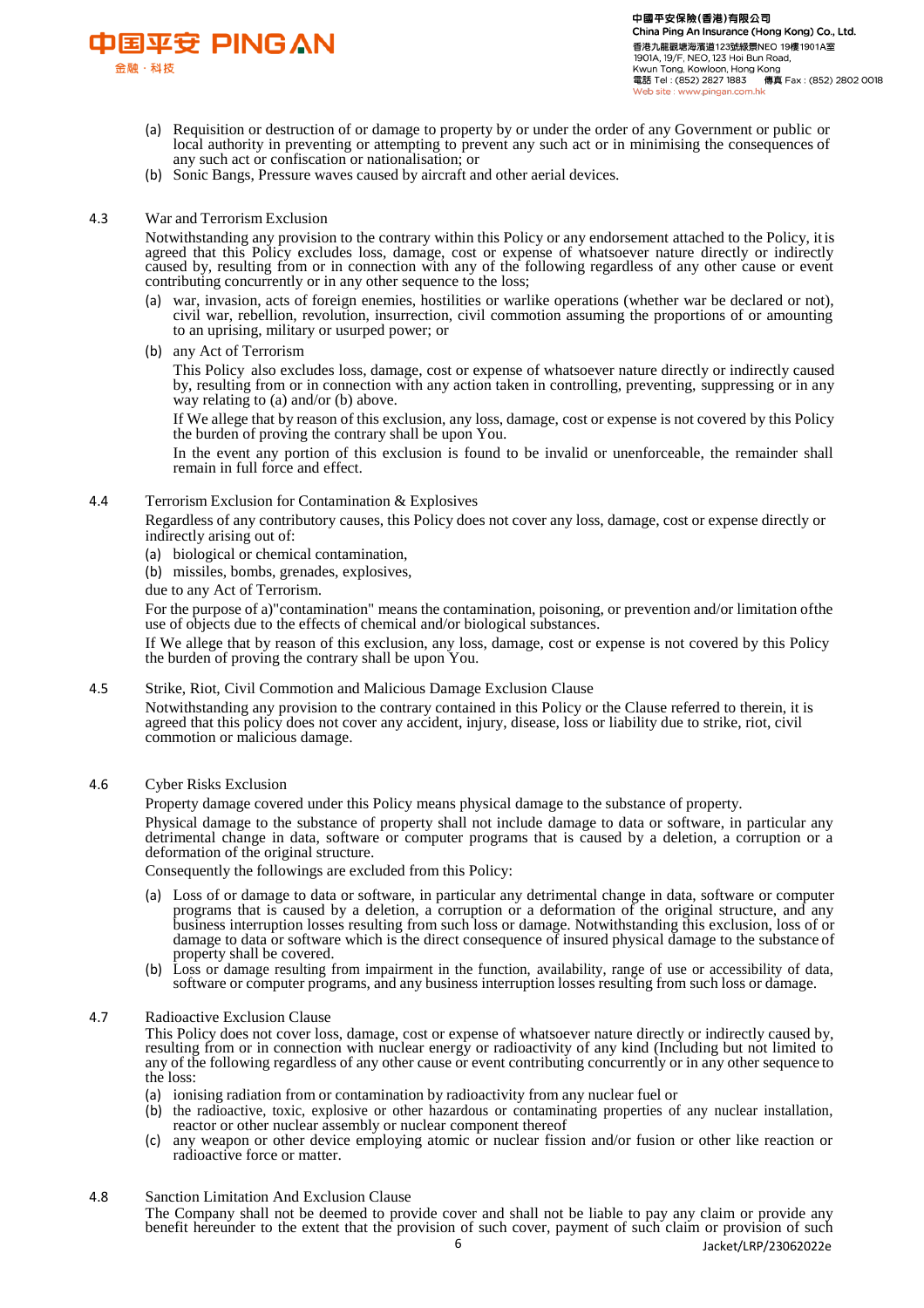

benefit would expose the Company to any sanction, prohibition or restriction under United Nations resolutions or the trade or economic sanctions, laws or regulations of the European Union, United Kingdom, United States of America, The People's Republic of China / Hong Kong SAR or any jurisdiction or regulation or specific national law applicable to the Company or the Company's reinsurers panel.

## **5. GENERAL CONDITIONS**

- 5.1 The following conditions apply to any Tenancy Agreement that applies to Section 1 and 3:
	- (a) the term of the lease period under Tenancy Agreement must be at least one (1) year;
	- (b) You must have a written and duty stamped Tenancy Agreement with the Tenant that complies with all the requirements of Hong Kong legislation and statutory instruments;
	- (c) You must not allow the Tenant to enter into possession of the Insured Premises until:
		- (i) the Tenancy Agreement has been signed by all parties,
		- (ii) the Deposit of at least two (2) months' Rent has been received by the Insured, and
		- (iii) a full and detailed inventory of the Property and their condition has been listed out under the Tenancy Agreement signed by You and the Tenant.
	- (d) the individual Tenant must be aged eighteen (18) years or over, and an organization Tenant must be registered legally in Hong Kong.
	- (e) You must:
		- (i) keep full and up to date rental records;
		- (ii) not allow the Tenancy Agreement to be transferred to any other individual or organization; and (iii) be the legal owner of the Insured Premises;
		- during the Period of Insurance.
	- (f) You must comply with all the conditions of the Tenancy Agreement.
- 5.2 Mid-term Purchase (Applicable to Section 1 and 3)

For a Mid-term Purchase, You must provide full and complete records of rental receipts from the Tenant upon Our request in respect of Tenancy Agreement that was in force during the Period of Insurance, and before and after the inception date of this Policy, provided that:

- (a) there has been no default or non-payment of rental by Tenant for more than seven (7) days in any month during the term of Tenancy Agreement before the start of the period of insurance;
- (b) there has been no breach of Tenancy Agreement by Tenant in any month during the term of Tenancy Agreement before the start of the period of insurance.
- 5.3 It is a condition precedent to Our liability under Sections 1 and 3 that:
	- (a) You must provide relevant or requested information and proper instruction so as not to prejudice the position of You or Us;
	- (b) You must give all notices, demands or take any other action available to You under the terms of the Tenancy Agreement against the Tenant for payment of Rent in arrears before making claim under this Policy;
	- (c) You must take all reasonable steps to repair or otherwise made good the Property being damaged or destroyed without delay in order to minimize any uninhabited periods of the Insured Premises.
- 5.4 For the purpose of this Policy, following the Duration of Cover applies:
	- (a) For Sections 1 and 3, this Policy runs for the duration of the Tenancy Agreement within the Period of Insurance. No cover will be provided under Section 1 and 3 of this Policy if there is no Tenancy Agreement in force during the Period of Insurance.
	- (b) For Section 4, this policy runs for the Period of Insurance.
- 5.5 Observance of Policy Terms

The due observance and fulfillment of the terms, conditions and endorsements of this Policy by You in so far as they relate to anything to be done or complied with by yourself and the truth of the information set out in the Proposal Form shall be conditions precedent to Our liability to make any payment under this Policy.

### 5.6 Payment of Loss

Each claim for loss under each Section shall be adjusted separately and from the amount of each loss, when determined, the applicable excess amount stated in the Policy shall be subtracted. No loss shall be paid if You have collected the same from others.

#### 5.7 Misrepresentation and Fraud

If there is any material mis-description of any of the Property, or of any Insured Premises, or any misrepresentation as to any material fact to be known for estimating the risk, or any omission to state such fact. Any Section of this Policy will be void and We will not be liable for any claims to the Property affected